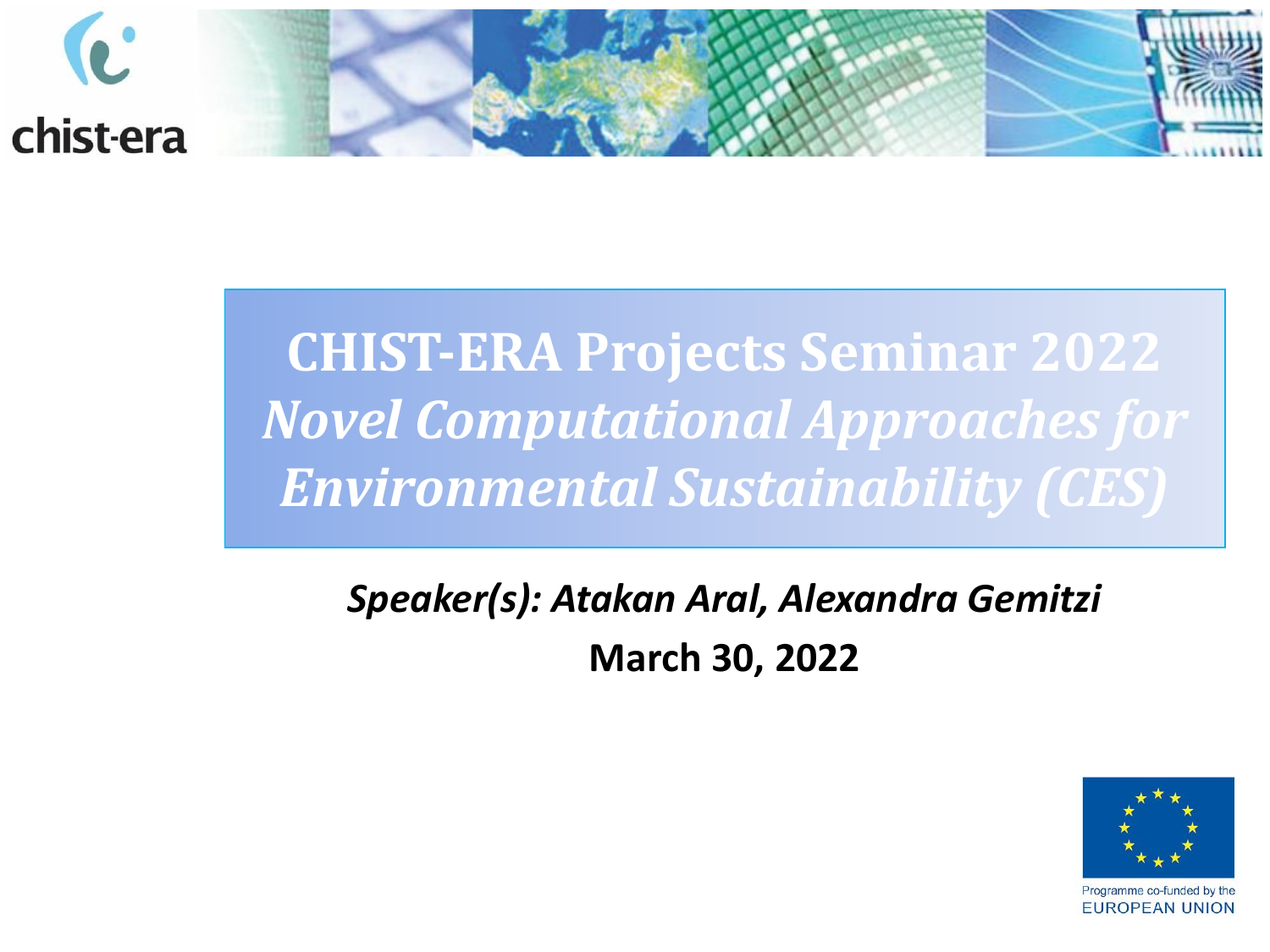#### Introduction: Projects of the Topic

#### **Call Topic: Novel Computational Approaches for Environmental Sustainability (CES), Call 2019**

4Map4Health - Mapping of forest health, species and forest risks using Novel ICT Data and Approaches

SWAIN - Sustainable Watershed Management Through IoT-Driven Artificial Intelligence

SEC-OREA - Supporting Energy Communities- Operational Research and Energy Analytics

WATERLINE - New Solutions for data assimilation and communication to improve hydrological modelling and forecasting

ANDROMEDA - Advanced and novel hydrology models based on enhanced data collection, analysis, and prediction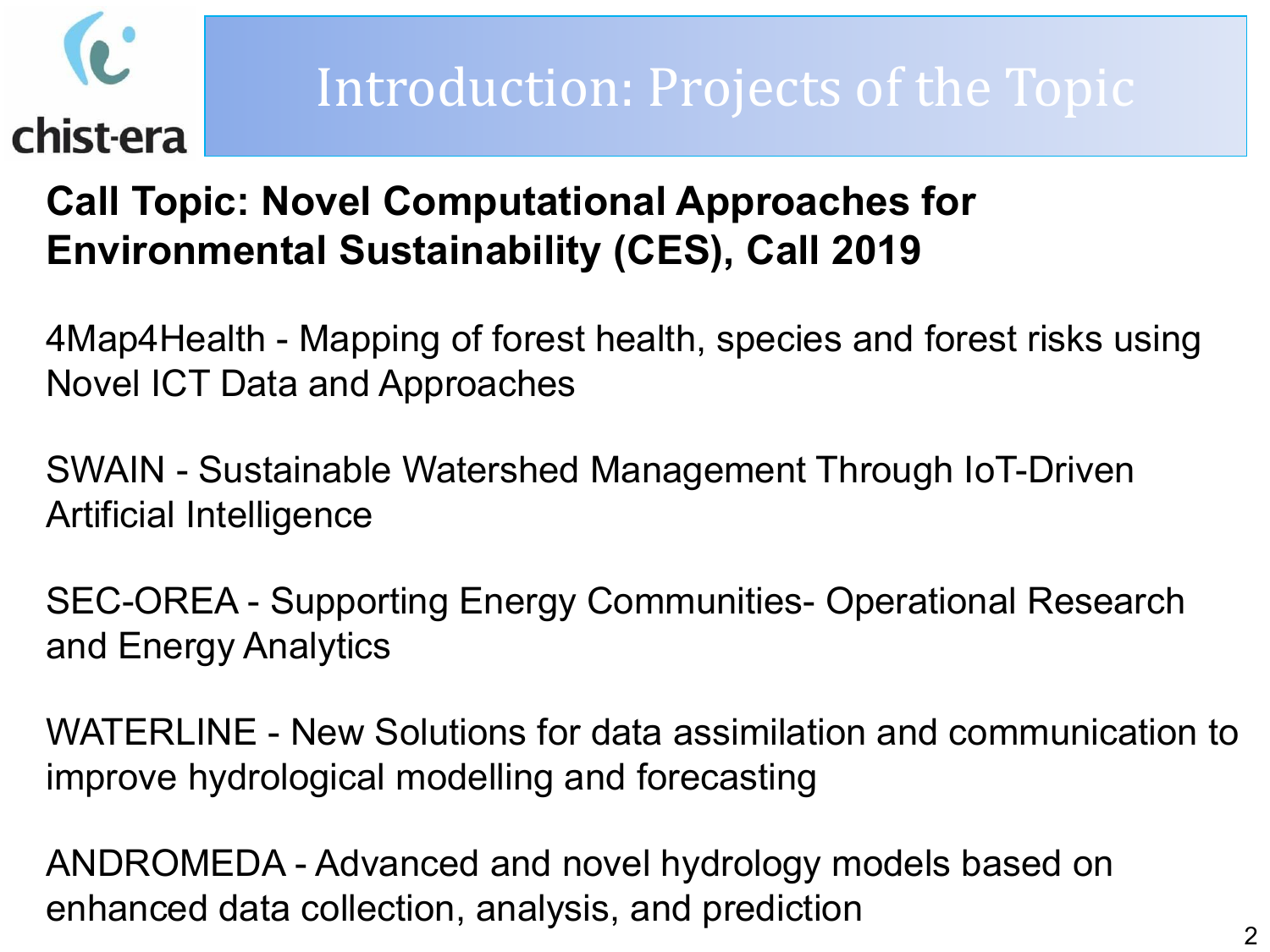### Major Achievements and Outputs

Publications:

- **- TOTAL: 6 journal articles and 11 conference papers**
- 4Map4Health: 1 journal paper, 1 accepted
- SWAIN: 2 journal, 1 conference
- WATERLINE: 2 journal, 3 conference
- SEC-OREA: 3 conference papers
- ANDROMEDA: 3 conference papers, 1 journal (under review)

Workshops:

- In person workshops (2);
- Kickoff workshops online (3).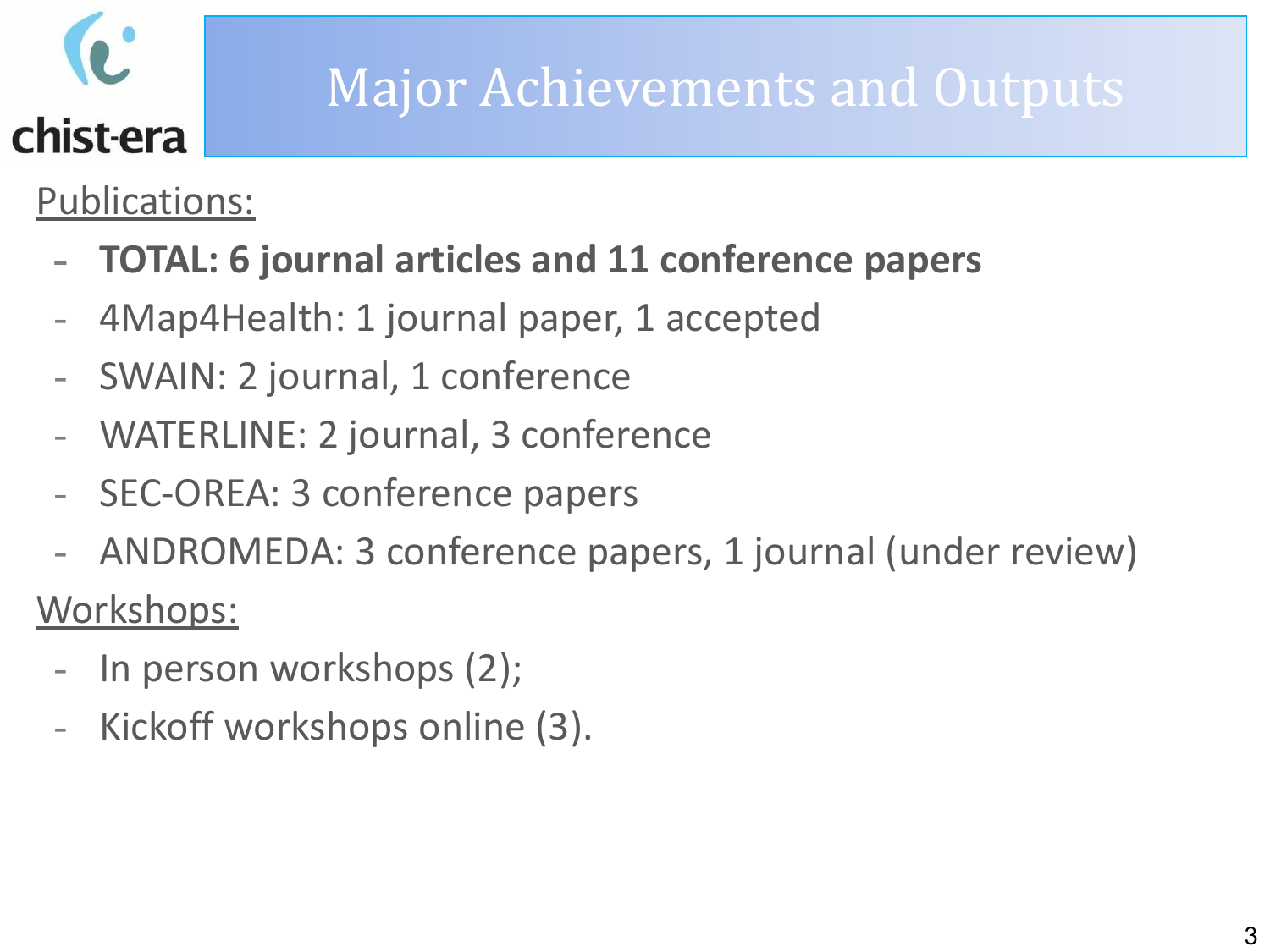#### Major Achievements and Outputs

#### Acquired data:

- Multispectral laser scanning data from project forest test sites
- Consolidated Geo-Database of water quality data from Ergene and Kokemäki rivers
- Downscaling of remotely sensed soil moisture, precipitation and total water storage datasets
- Drone IR data to acquire information of groundwater surface water interactions
- ERA-5 Hourly weather data (wind speed, precipitation, relative humidity, pressure, temperature).
- prosumerGridModel

<https://github.com/tarmokorotko/prosumerGridModel>, MIT **Licence**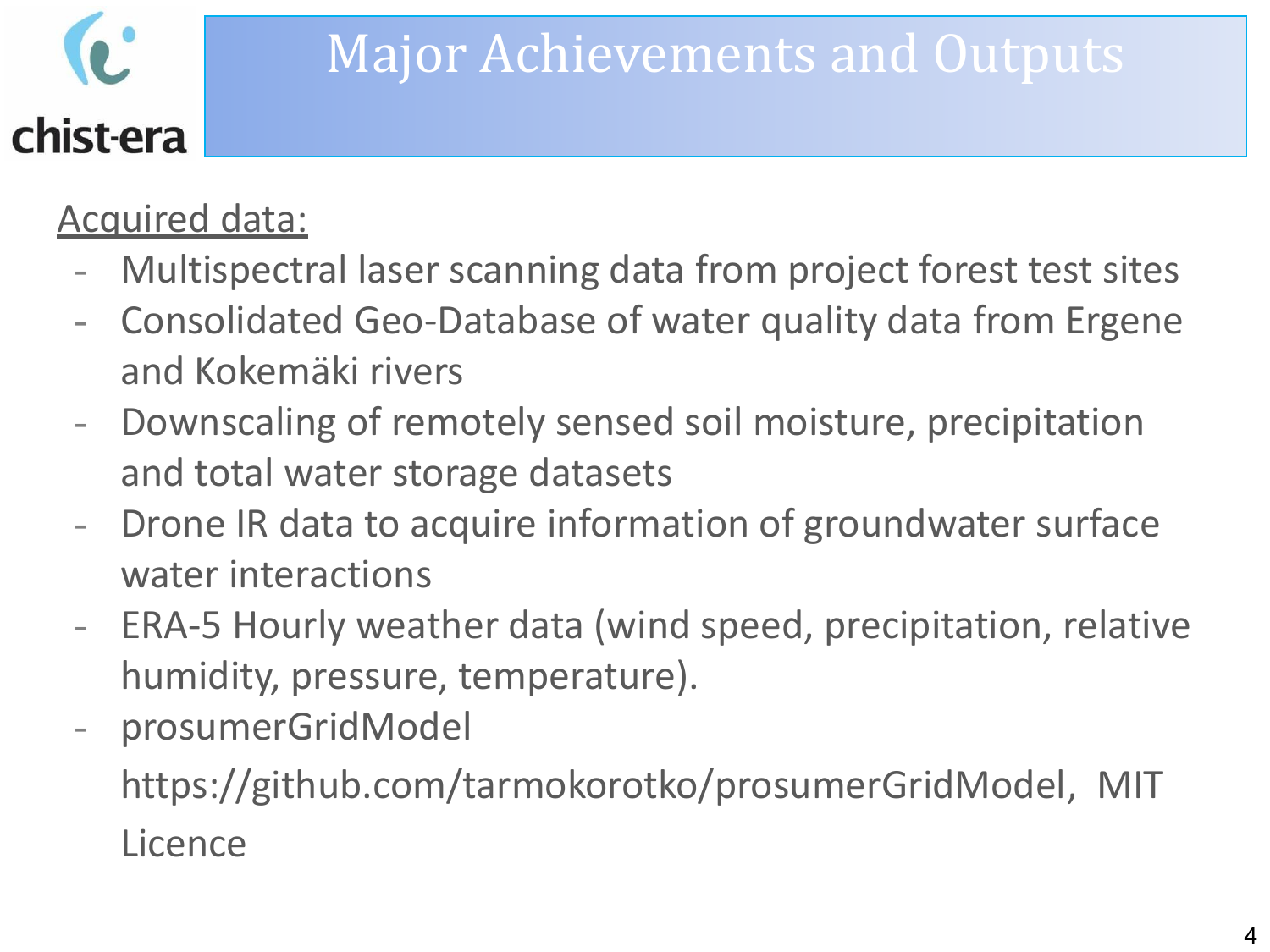

#### Major Achievements and Outputs

#### Impacts:

We expect improved estimation and prediction for tree species of living trees and amount of dead wood, forest health and forest risk management

An AI-assisted sensor and gateway placement mechanism for remote environments optimizing:

- 1. Information: quality and quantity of the data that can be collected
- 2. Communication: amount of data that can be transmitted for analysis
- 3. Energy: battery consumption and ecological footprint

Improve the usefulness of remotely sensed datasets through downscaling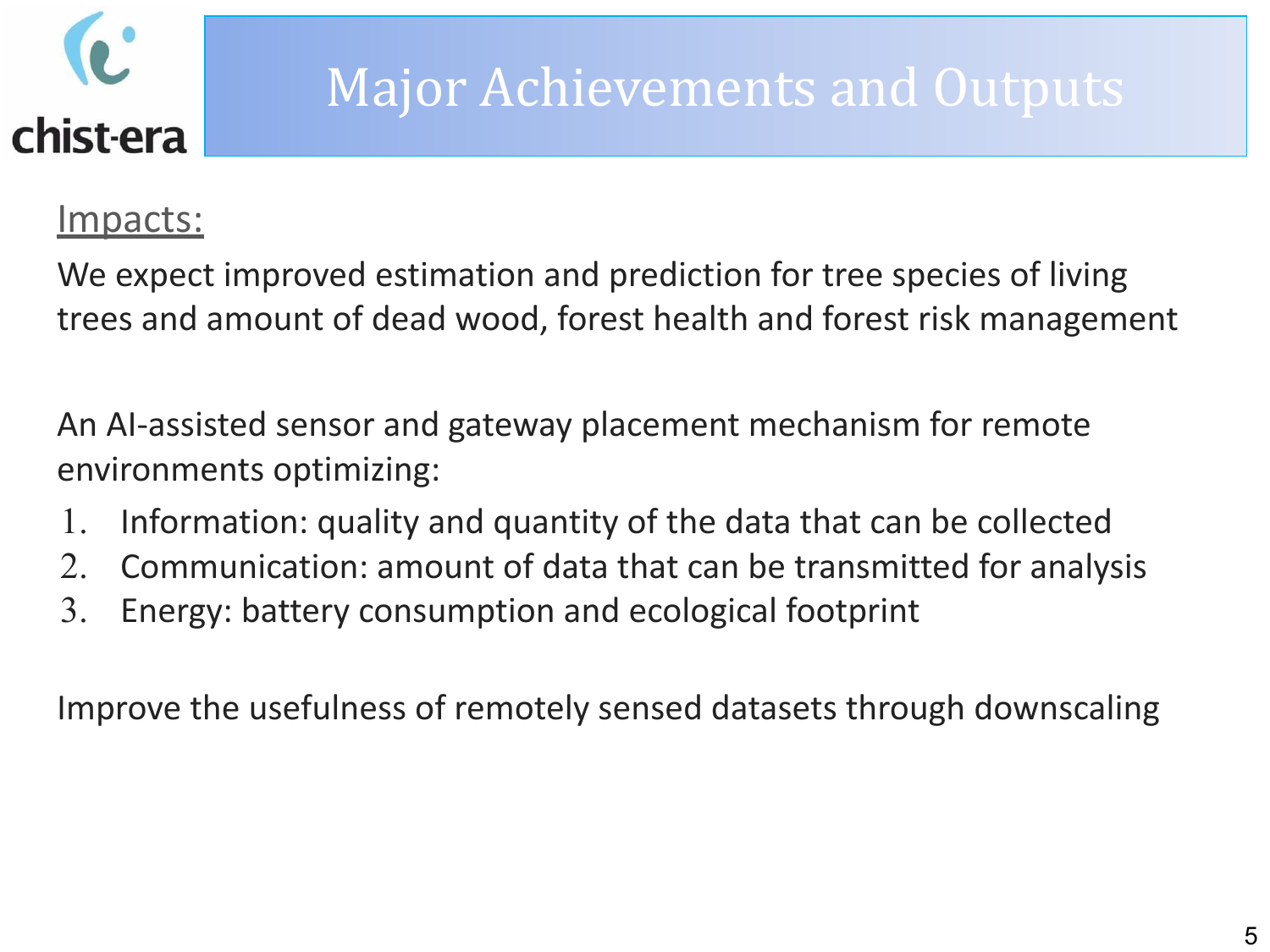### Upcoming Challenges and Needs

Our long-term vision is to provide novel technological solutions and data, and develop better ICT methods for such data in order to be able to make more advanced estimates, and that way to permit timely and well informed decision making in the future.

Interdisciplinarity: projects combine computational, geospatial, forest, environmental and engineering sciences, data mining, remote sensing, sensor technologies, physics…challenges of field trials and data acquisition.

SEC-OREA aims to enable local energy communities (LECs) to participate in the decarbonisation of the energy sector by developing advanced efficient algorithms and analytics technologies. Grid codes and regulations are changing.

Multi source datasets are expected to improve modelling efforts and forecasts.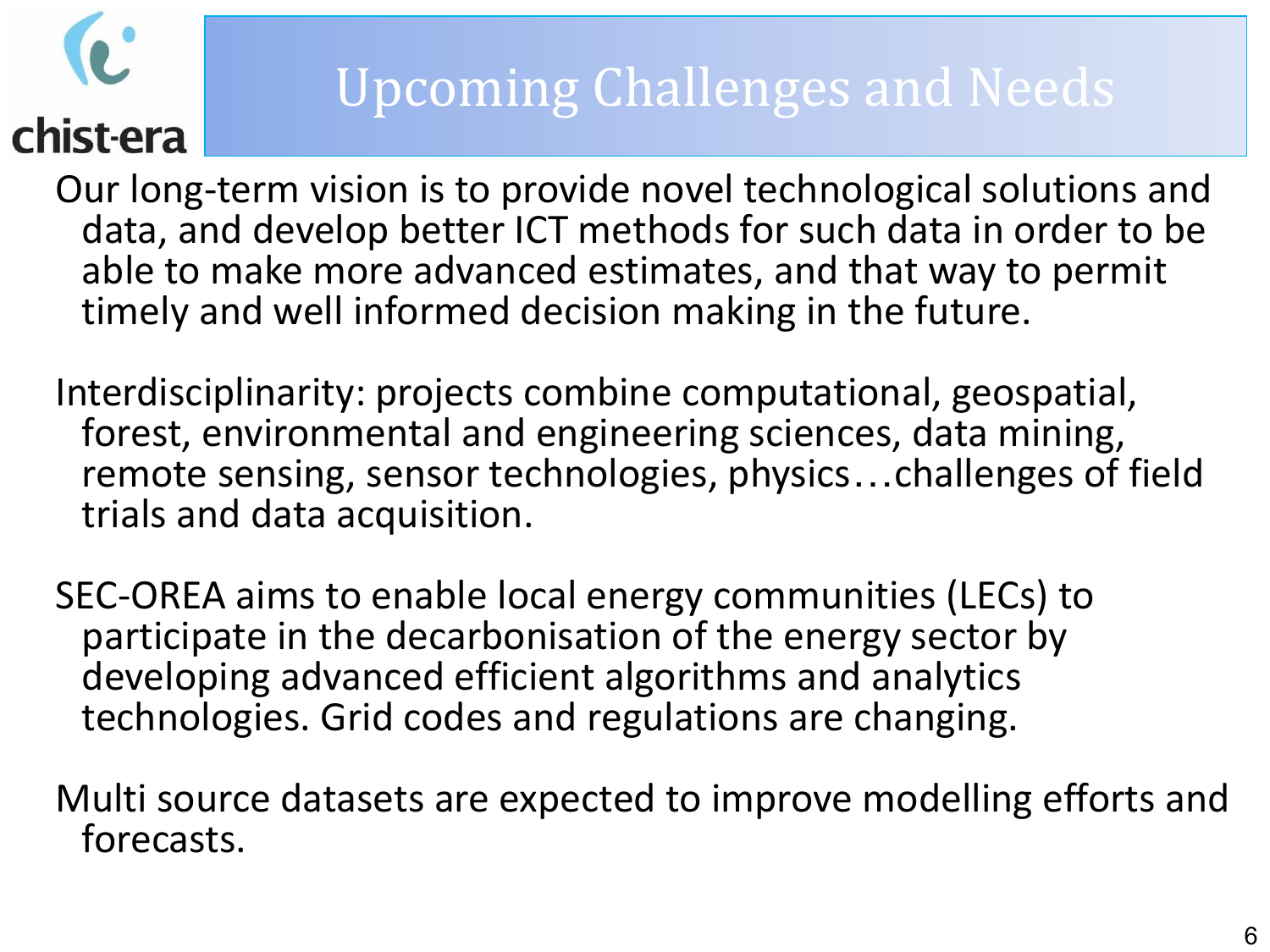-

#### Possible Roadmap

- Explore opportunities for environmental data gathered by sensor networks to be curated for sharing with other researchers;
- Better data permits better decisions. This affects decision makers, industry, environmental administrations and society.
- Outputs are shared through open access publications and open datasets in public repositories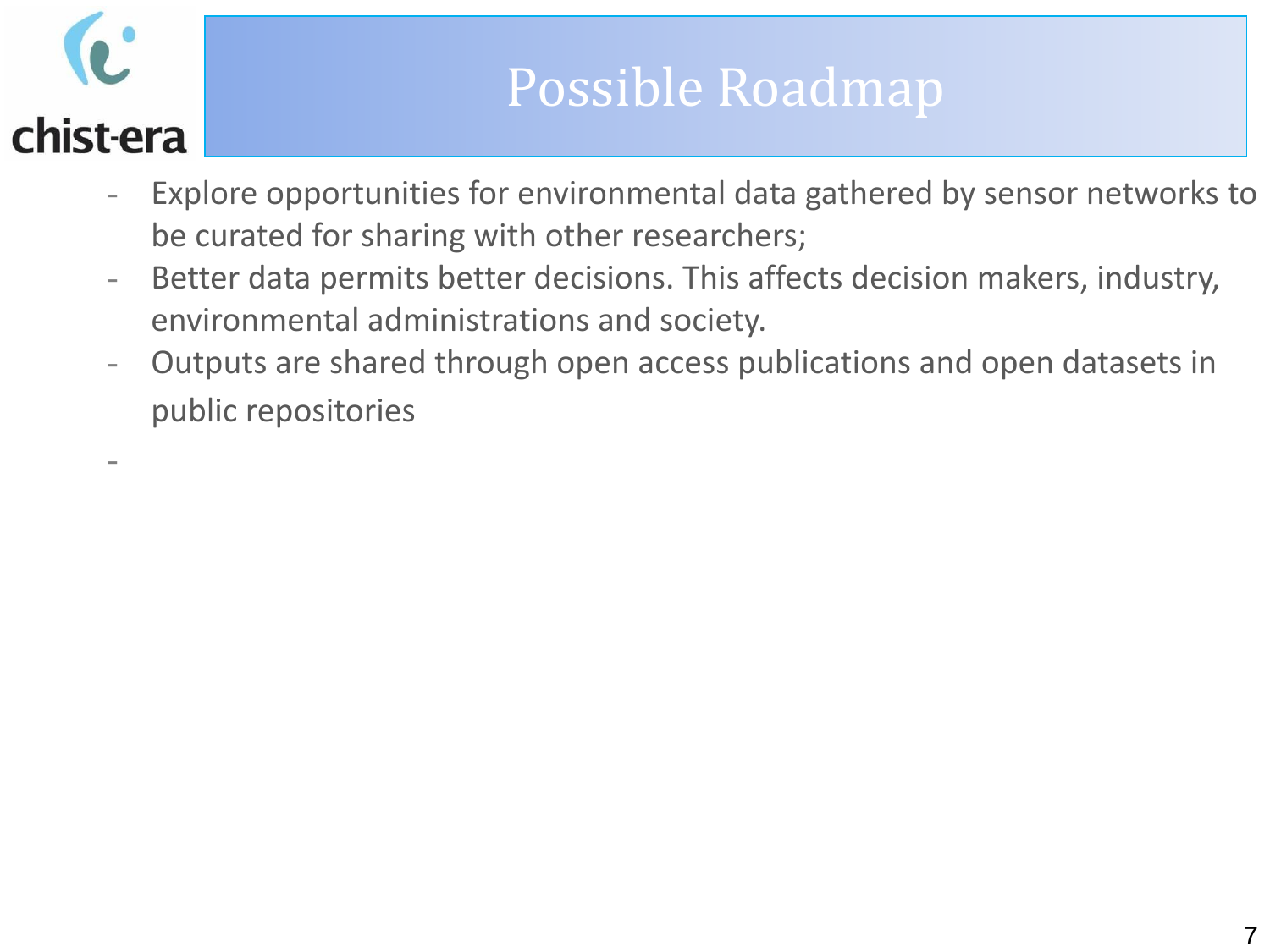### Role of the CHIST-ERA Support

- **1. Besides the scientific challenges and needs there is a serious problem concerning funding for the two Greek partners which is still pending due to bureaucratic issues within the Greek funding agency (GSRT)**
- **2. Serious problems for smooth project implementation as the coordinating partner has not yet joined the project officially!!!!!**
- **3. CHIST-ERA should try to enforce the smooth funding flows in all partners.**
- **4. In exceptional conditions there should be help provided to partners experiencing those adverse impacts**
- **5. All participating countries funding agencies should follow the same rules at least as far as funding flow is concerned**
- **6. COVID pandemic has seriously impacted project implementation- There is need for face to face collaboration**
- **7. Organize centralized support to attract Widening Countries, informing projects about specific opportunities, countries remaining with unspent budget**
- **8. A collaboration agreement template not based on the centrally funded Horizon model would be useful since the CHIST-ERA projects are funded nationally**
- **9. Shorten projects evaluation process**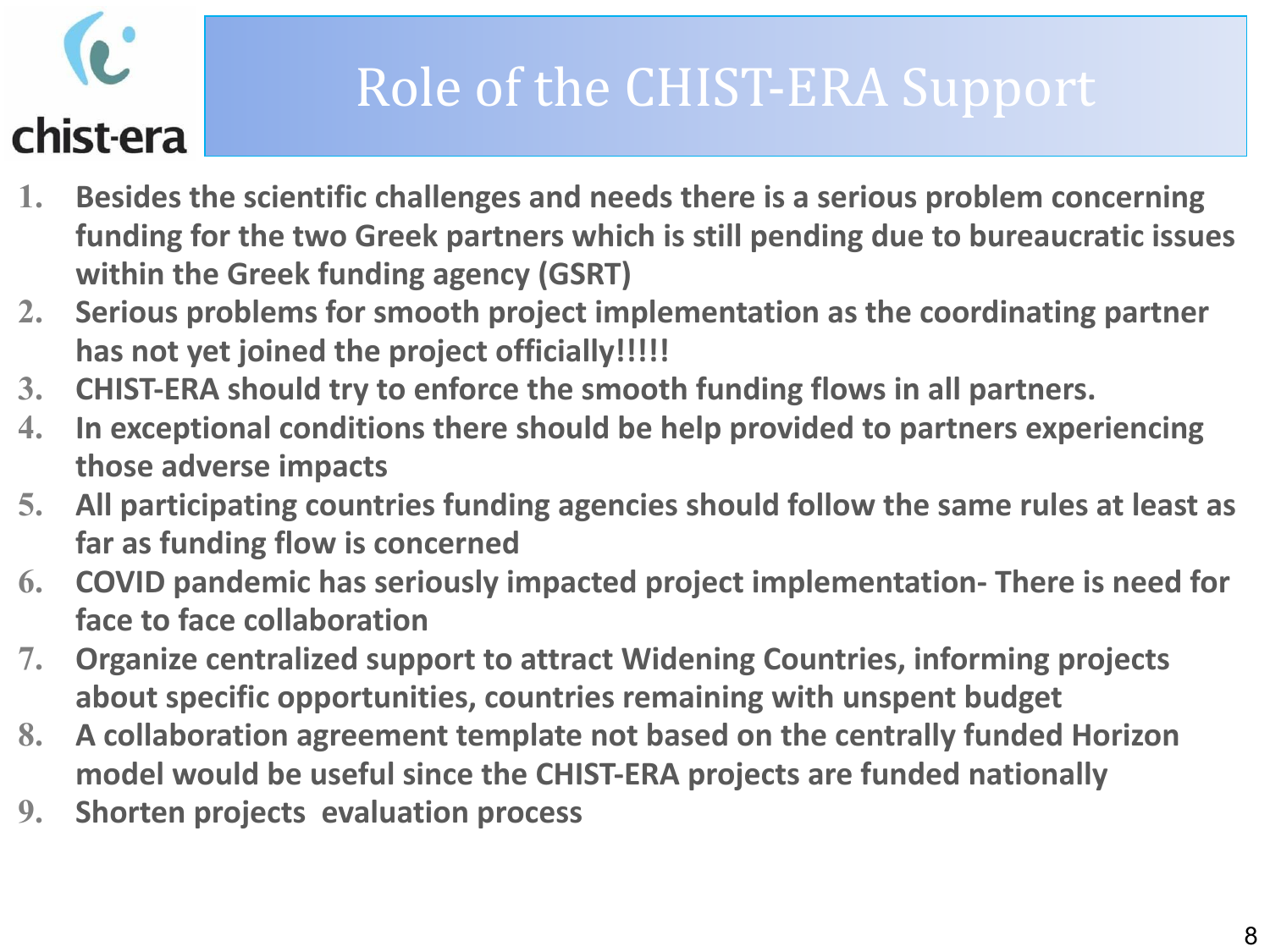#### Responsible Research & Innovation

- Ecological footprint of the sensor networks (which are prevalent in almost all projects) has to be taken into consideration
- Importance of including "fair" constraints and objectives in optimisation models to ensure societal equality and sustainability goals
- Public engagement is important for all CES2019 projects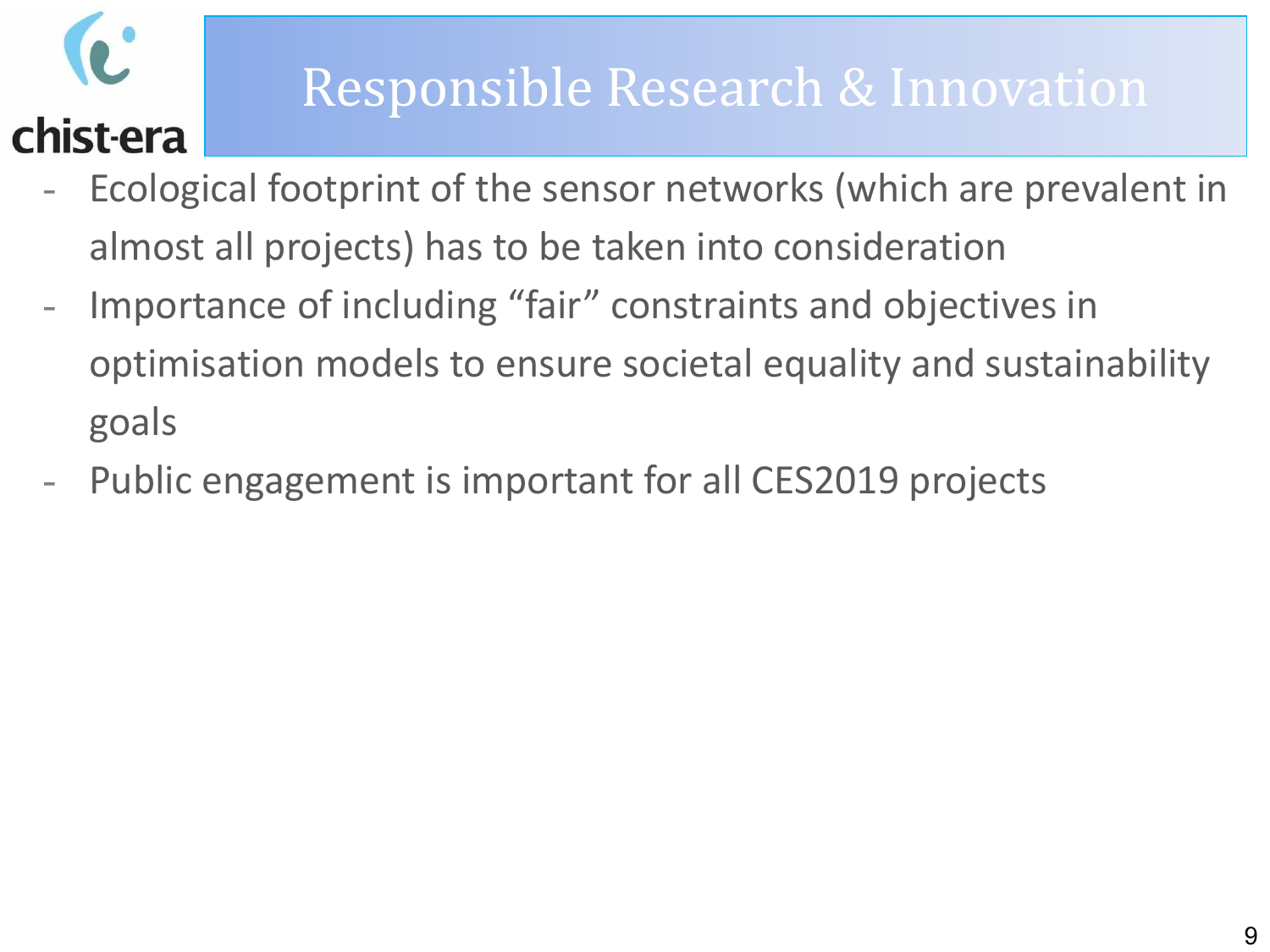- Project results are published in open access journals
- When this is not possible, full texts are deposited into open archives.
- Open datasets are available in public repositories
- Open access to some datasets are delayed until corresponding papers are published or until after the end of the project.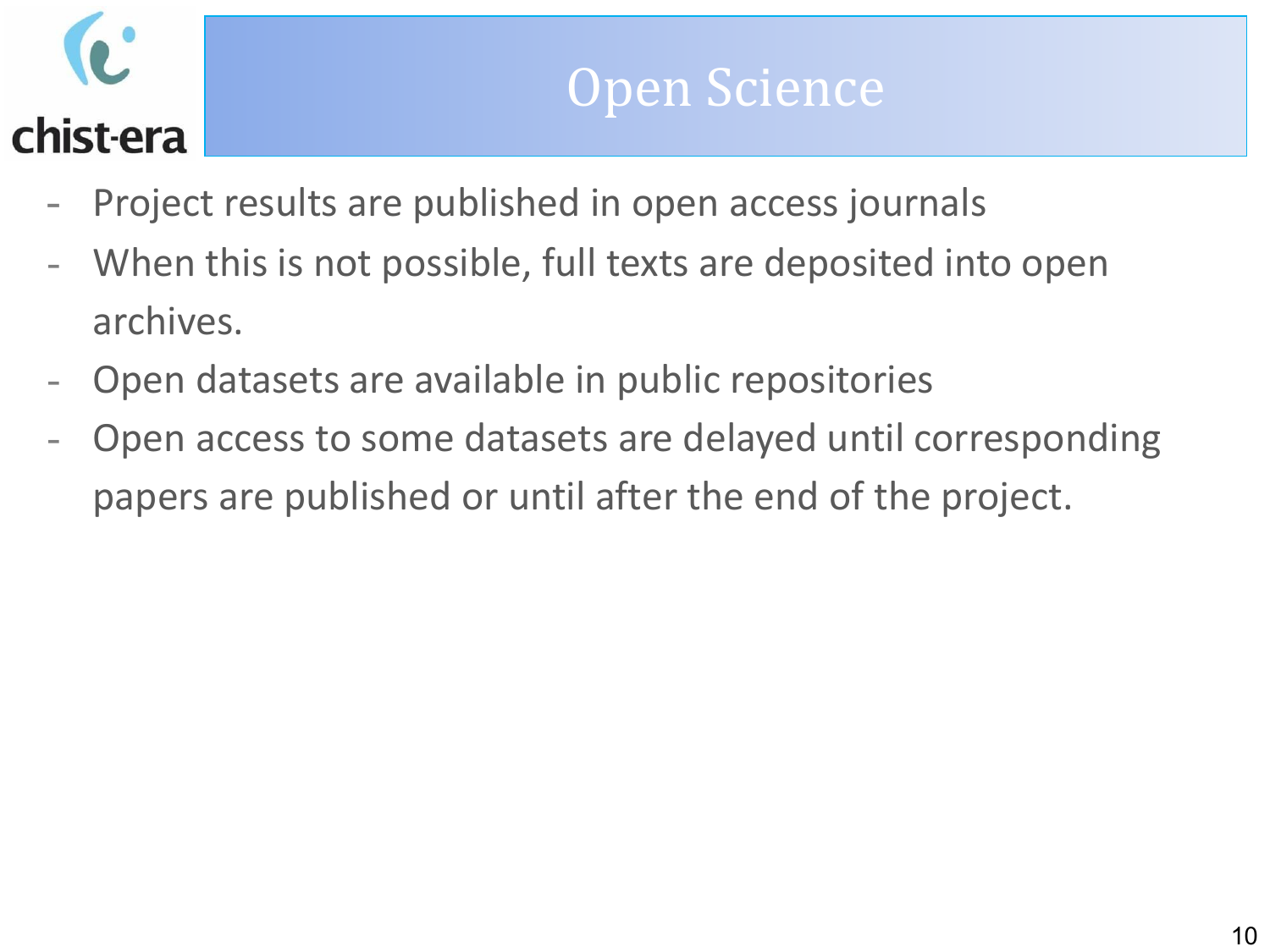#### Technology Transfer

- Industry and end-users are involved in project interaction group
- International universities are involved in a data processing benchmarking study
- All CES 2019 projects are at a relatively early stage.